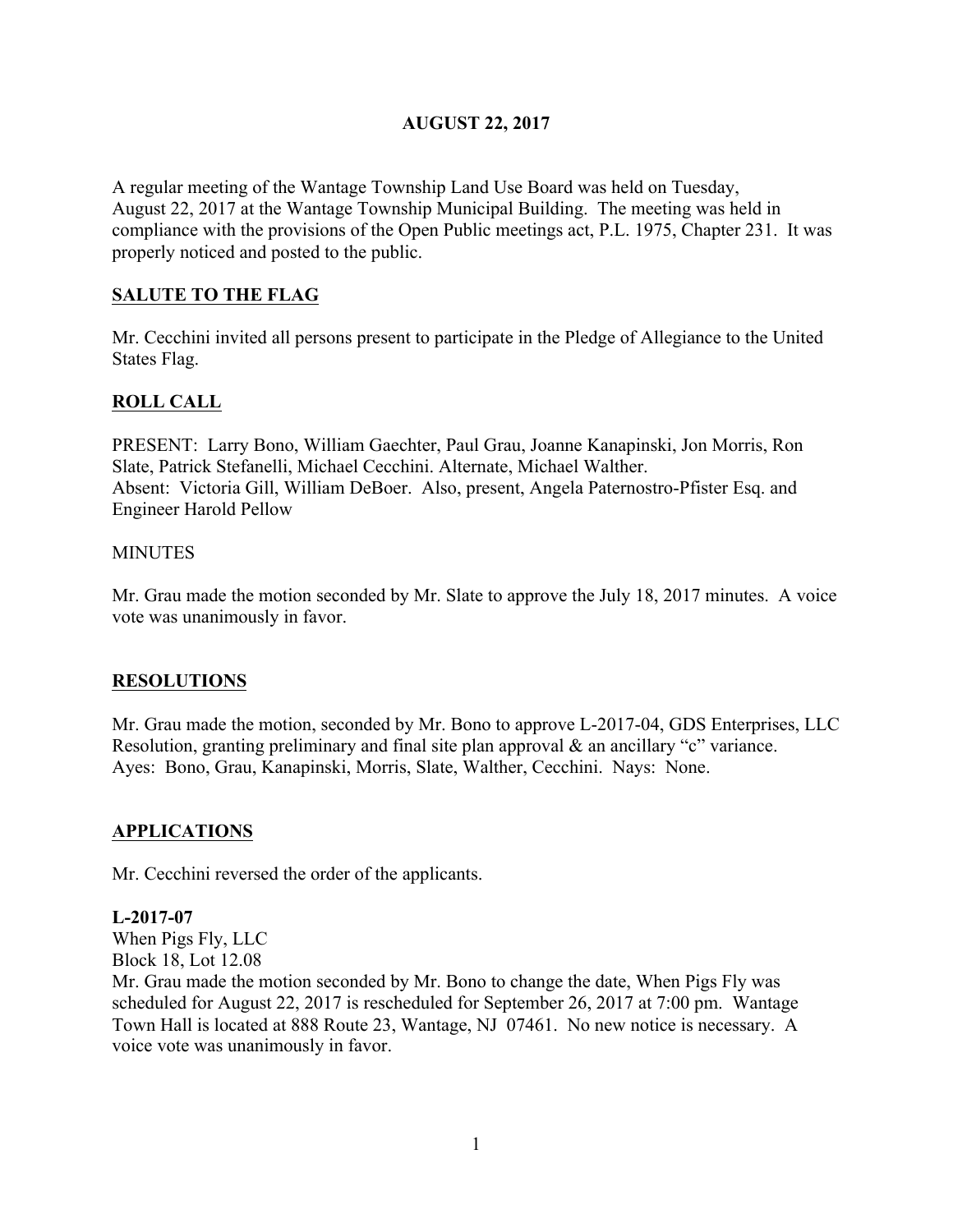**L-2017-05** Mountain View Manor Preliminary & Final Site Plan Block 4.01, Lot 5 Located on Boulder Hills Boulevard

Mr. Slate stepped down from the dais for the application.

Kevin Coakley from the firm Connell Foley, attorney for Mountain View Manor provided a brief history of the application. After the July meeting Mr. Maione agreed to four buildings each with sixteen units. After submitting the new plans, Mr. Maione agreed to all the conditions in Mr. Pellow's August 16, 2017 report.

Mr. Cecchini opened the meeting to the board for any further comments or questions.

Mr. Bono believes overall, it is still crowded. He also agreed with the Fire Chief Vander Groef's concern regarding a 5000-gallon cistern. Mr. Cecchini said Mr. Pellow's report states there is enough water. Mr. Pellow spoke with Mr. Vander Groef regarding the signage on the buildings to clearly alert the first responders of the address. Mr. Maione agreed to signage between the first and second floor on each building. Mr. Pellow discussed the radius the firetruck needs to turn. Mr. Grau stated he does not feel additional parking should be supplied for first responders, as was previously suggested.

Mr. Walther said the area is very condensed, and four units are too many. He feels there could be many children and the play area is not large enough. He also stated years down the road there could be problems, and does not see the benefit for the community.

Mr. Gaechter discussed the original Use Variance application from 2015, there were no members of the public that spoke against the Resolution. The "D" Variance and the bulk variances on lots two and five are in the resolution. He believes the density was baked in when they agreed to the bulk variances. Mr. Cecchini maintained the Board never agreed upon density. He instructed the Board not to discuss density. The setbacks were granted containing the envelope for the building, it did not state the density. The Board still had control of the density. Ms. Paternostro-Pfister affirmed the intent of the variance was the setback of the building envelopes, not the number of units.

Mr. Cecchini said the Board agreed to four sixteen-unit buildings at the July, 2017 meeting, but first wanted to see the conditions that were discussed on paper.

Mr. Cecchini opened the application to the public.

Chuck Meisner, of 61 Compton Road, Wantage, believes people come to Wantage for open space and Boulder Hills is not representative of that. He discussed the roads, traffic, waste disposal, schools, state funding, police. He feels this would be setting a precedent. In his opinion, the infrastructure is not available for high density housing.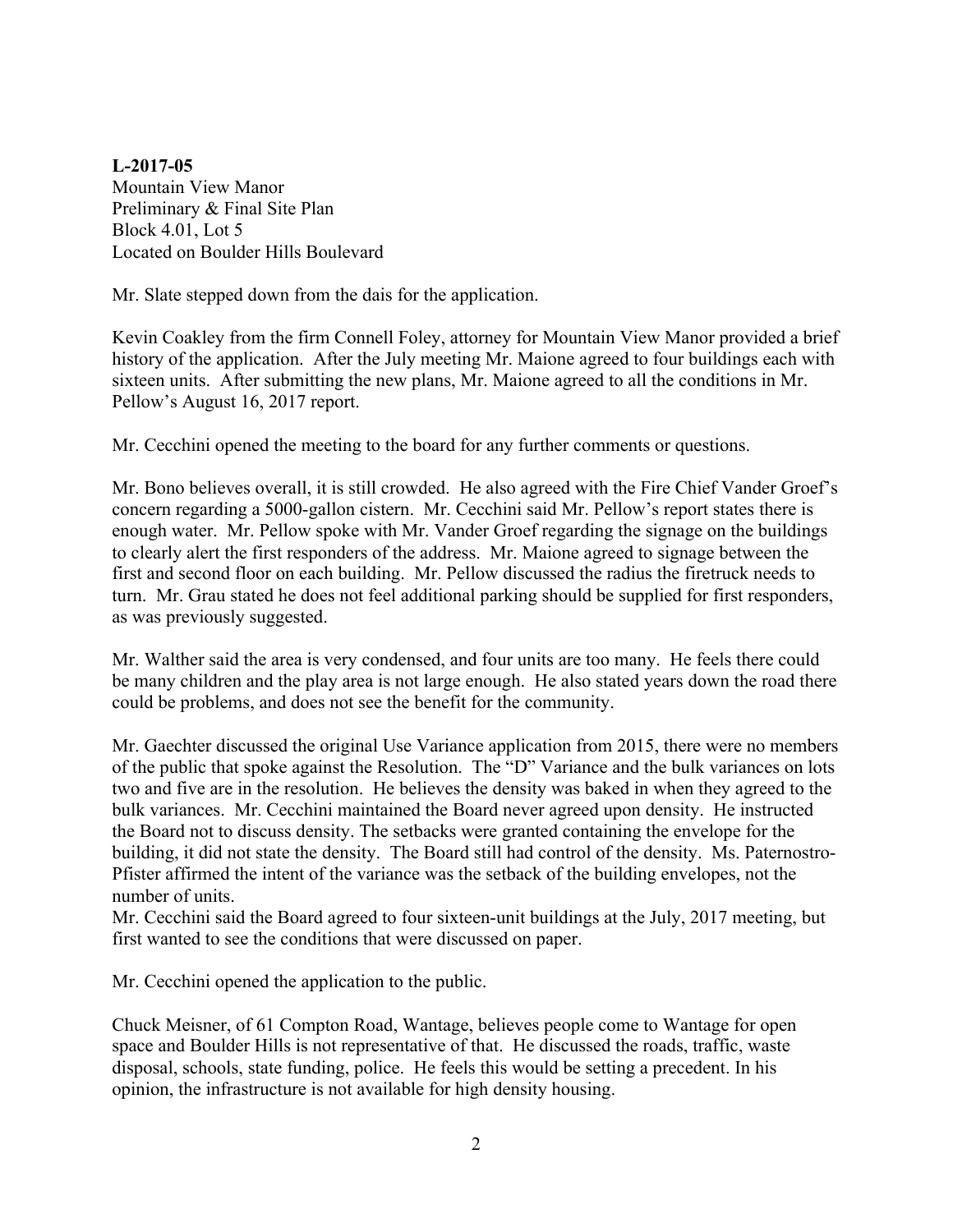Mrs. Ann Smulewicz of Route 23 discussed the Master Plan, the Hamlets, and the WED Development Zone. She would like to see the original proposed 100 units, she feels it would be a shot for Wantage economic growth. She discussed the water problems in other developments in town. She also acknowledged the taxes Mr. Maione pays Wantage Township.

Ms. Kathy Gorman of Fernwood Road, Wantage Township, discussed the minutes of the February and March 2015 meetings. She said the Board was against the apartments in 2015 and now with the approval of the apartments, she wondered what changed. She felt it would be a good place for Shop Rite. She would like to see two sixteen-unit buildings and the rest as open space for the residents. Woodbourne Park is almost five miles away from this property. The residents deserve the same amenities.

Justin Vander Groef, Wantage Township Fire chief thanked Mr. Maione for working with the Fire Department on the signage, but he is disappointed they are not going further with the water.

Mr. Cecchini closed the application to the public and opened it to the Board.

John Morris corrected an incorrect statement concerning the MUA. He explained apartments are not his favorite. The property has the potential for water and Mr. Maione did everything he was asked to do to improve the site to the standards of the Board. He explained that he doesn't know if the apartments will help the economy but his doesn't know that they will not help.

Mr. Gaechter stated many of these comments are great, but they would have been great when Mr. Maione was going for a "D" Variance application. The application is at a different stage now.

Mr. Kanapinski offered an option of three twenty-unit buildings, apologizing for a late suggestion. Mr. Cecchini asked Mr. Maione if he would consider three buildings.

Mr. Maione asked the Board if they would consider the 64 units, due to his approval from the DEP. He suggested eliminating building number three, build two twenty-two-unit buildings and one twenty-unit building. The building would be nineteen feet longer.

The Board discussed the proposed three buildings, Mr. Cecchini stated it will help the circulation around the building, and it will increase the open space.

Mr. Cecchini made a few statements regarding all applications, he discussed setting precedence and stated each application must be judged on its own merit. Many of the concerns he heard on this application were centered on the recreation aspect, he noted the developments in town do not have fields attached. The town is researching areas for designated open space, this is an area slated for development.

Mr. Stefanelli suggested because Mr. Maione came in tonight with new site plans, with all the conditions the Board had requested, the Board should approve the new design based on Mr. Pellow's recommendations.